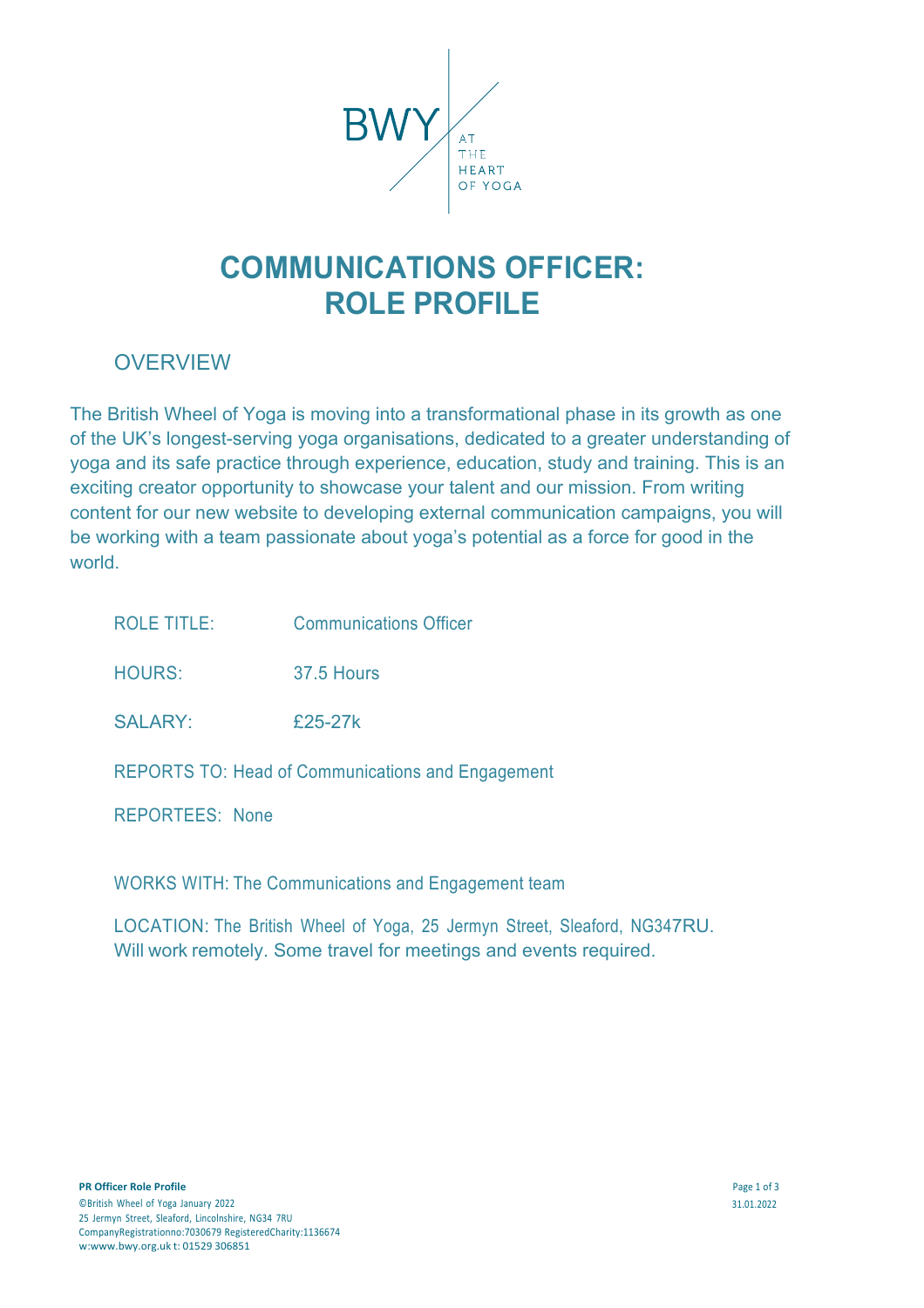### MAIN DUTIES:

Part of the Communications and Engagement Team, the postholder will be responsible for a range of activities.

### **Deliver high-quality campaigns for traditional and social media:**

- Develop PR campaigns and media relations strategies to build BWY brand values recognition with key audiences – from local news to global yoga publications and organisations
- Build on existing and develop a network of contacts across relevant traditional media, social media, bloggers and influencers
- Address inquiries from the media and other parties
- Distribute press releases and track impact
- Track media coverage and follow sector trends.

### **Create for internal and external audiences:**

- Develop stand-out media packs tailored to the needs of wide-ranging media
- Create engaging copy for member publications, websites, social media posts etc
- Support the development of a podcast channel for the BWY
- Prepare and submit PR reports
- Write for and edit submitted articles for BWY's flagship magazine, Spectrum
- Manage and edit BWY's e-newsletter On The Pulse
- Contribute to the Communications and Engagement Strategy
- Have a working knowledge of DTP and editing software, For example, InDesign, Photoshop and Canva.

#### **Collaborative working:**

- Work closely with our Digital Content Officer to develop multi-platform media release packages for key promotions
- Collaborate with internal teams (e.g. Training) and maintain open communication with senior role holders and volunteer teams around the UK.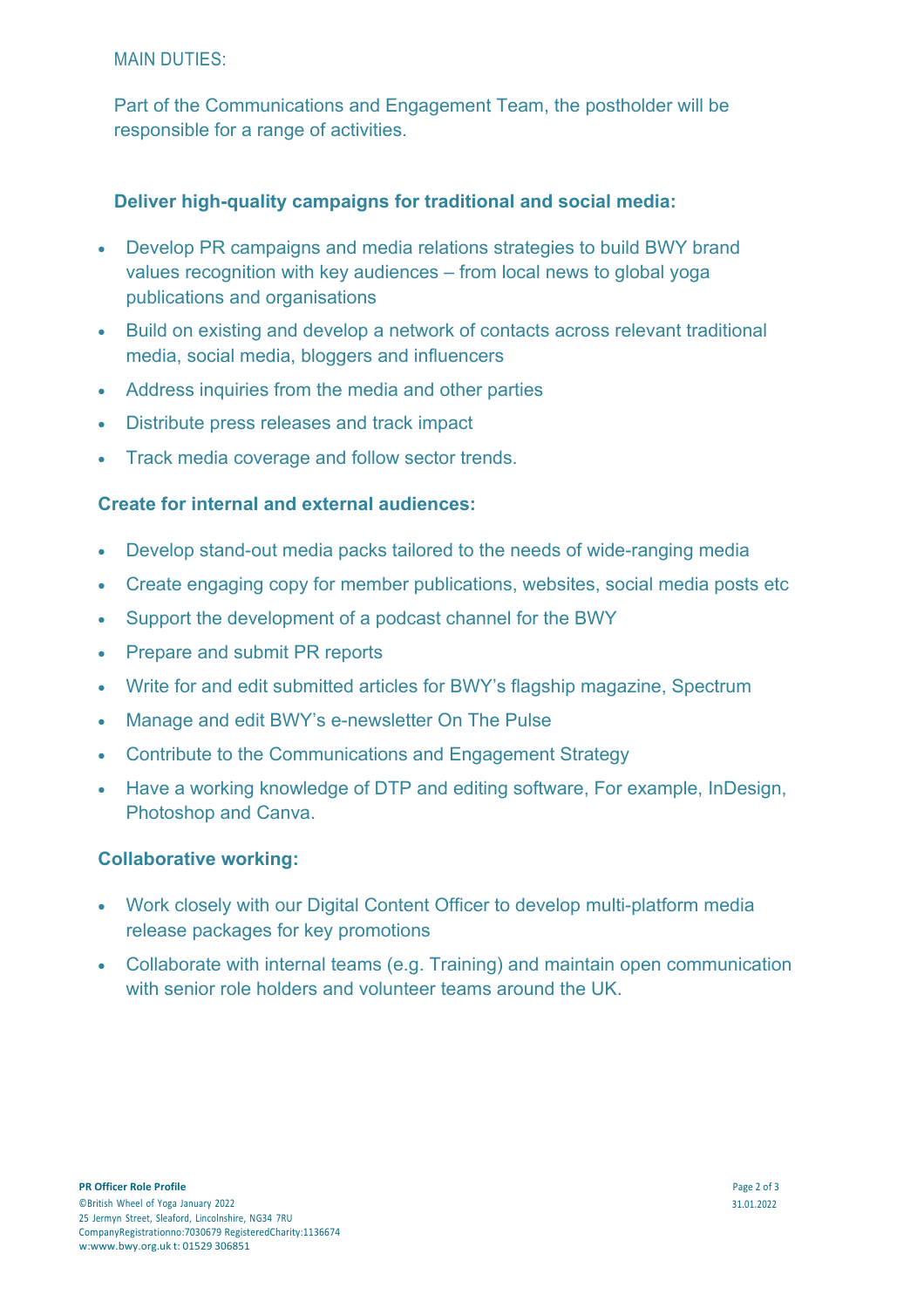# ESSENTIAL QUALIFICATIONS, EXPERIENCE AND QUALITIES FOR THIS ROLE:

### **Requirements**

### **Experience**

- Proven experience as a Communications or Public Relations Officer or similar PR role
- Managing media relations (online, broadcast and print)
- Writing and producing presentations and press releases
- Analysing media coverage
- Planning publicity strategies and campaigns
- Researching, writing and editing publications
- **Dealing with media inquiries**
- Proficiency in MS Office

### **Skills and qualities**

- Strong communication ability (oral and written)
- Excellent organisational approach to working
- Ability to work well under pressure
- Creativity and positive problem-solving aptitude
- Confidence in organising photo opportunities and working with photographers
- Speaking publicly at interviews and presentations
- Providing membership leaders with information on new promotional opportunities and current PR campaigns' progress
- Able to travel for work when required
- Ability to manage and prioritise workload including meeting deadlines
- Ability to work under own initiative as well as having excellent teamwork skills
- An ability to 'see the bigger picture' and an understanding of how external influences can impact on our work
- A willingness to work outside normal hours on occasion, where necessary.
- Awareness of different cultures and heritage.